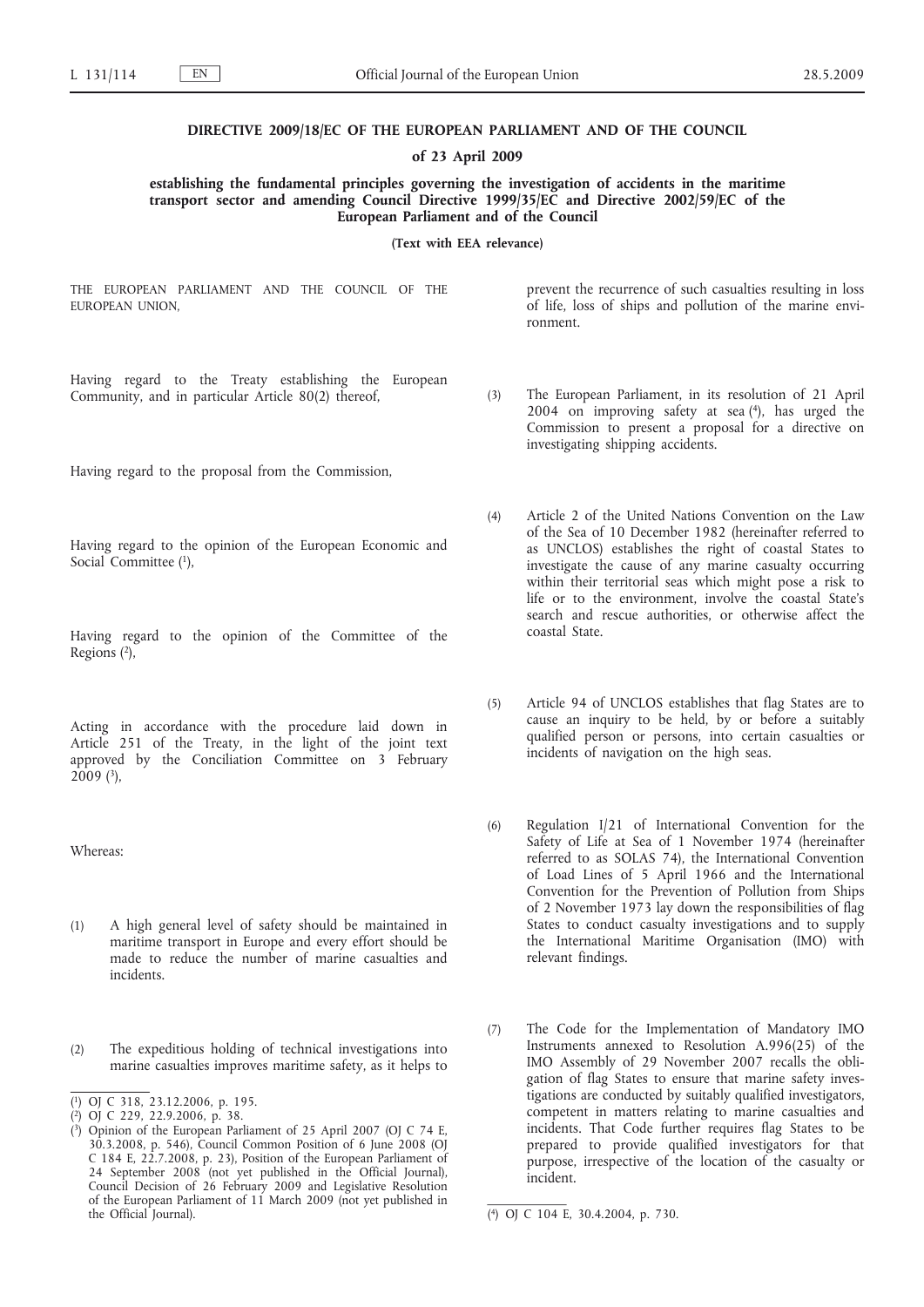- (8) Account should be taken of the Code for the Investigation of Marine Casualties and Incidents annexed to Resolution A.849(20) of the IMO Assembly of 27 November 1997 (hereinafter referred to as the IMO Code for the Investigation of Marine Casualties and Incidents), which provides for implementation of a common approach to the safety investigation of marine casualties and incidents and for cooperation between States in identifying the contributing factors leading to marine casualties and incidents. Account should also be taken of Resolution A.861(20) of the IMO Assembly of 27 November 1997 and Resolution MSC.163(78) of the IMO Maritime Safety Committee of 17 May 2004, which provide a definition of voyage data recorders.
- (9) Seafarers are recognised as a special category of worker and, given the global nature of the shipping industry and the different jurisdictions with which they may be brought into contact, need special protection, especially in relation to contacts with public authorities. In the interests of increased maritime safety, seafarers should be able to rely on fair treatment in the event of a maritime accident. Their human rights and dignity should be preserved at all times and all safety investigations should be conducted in a fair and expeditious manner. To that end, Member States should, in accordance with their national legislation, further take into account the relevant provisions of the IMO guidelines on the fair treatment of seafarers in the event of a maritime accident.
- (10) Member States, acting in the framework of their legal systems, should protect witness statements following an accident and prevent them from being used for purposes other than safety investigations, with the objective of avoiding any discriminatory or retaliatory measures being taken against witnesses because of their participation in the investigations.
- (11) Council Directive 1999/35/EC of 29 April 1999 on a system of mandatory surveys for the safe operation of regular ro-ro ferry and high-speed passenger craft services (1) requires Member States to define, in the framework of their respective legal systems, a legal status that will enable them and any other substantially interested Member State to participate, to cooperate in, or, where provided for under the IMO Code for the Investigation of Marine Casualties and Incidents, to conduct any marine casualty or incident investigation involving a ro-ro ferry or high-speed passenger craft.
- (12) Directive 2002/59/EC of the European Parliament and of the Council of 27 June 2002 establishing a Community vessel traffic monitoring and information system  $(2)$ requires Member States to comply with the IMO Code

for the Investigation of Marine Casualties and Incidents and ensure that the findings of the accident investigations are published as soon as possible after its conclusion.

- (13) Conducting safety investigations into casualties and incidents involving seagoing vessels, or other vessels in ports or other restricted maritime areas, in an unbiased manner is of paramount importance in order to effectively establish the circumstances and causes of such casualties or incidents. Such investigations should therefore be carried out by qualified investigators under the control of an independent body or entity endowed with the necessary powers in order to avoid any conflict of interest.
- (14) Member States should, in compliance with their legislation as regards the powers of the authorities responsible for the judicial inquiry and in collaboration with those authorities, where appropriate, ensure that those responsible for the technical inquiry are allowed to carry out their tasks under the best possible conditions.
- (15) This Directive should be without prejudice to Directive 95/46/EC of the European Parliament and of the Council of 24 October 1995 on the protection of individuals with regard to the processing of personal data and on the free movement of such data  $(3)$ .
- (16) Member States should ensure that their legal systems enable them and any other substantially interested Member States to participate or cooperate in, or conduct, accident investigations on the basis of the provisions of the IMO Code for the Investigation of Marine Casualties and Incidents.
- (17) In principle, each marine casualty or incident should be subject to only one investigation carried out by a Member State or a lead investigating Member State with the participation of any other substantially interested States. In exceptional duly justified cases involving two or more Member States in connection with the flag of the ship concerned, the location of the casualty or the nationality of the victims, parallel investigations could be conducted.
- (18) A Member State may delegate to another Member State the task of leading a marine casualty or incident safety investigation (hereinafter referred to as safety investigation) or specific tasks of such investigation, if mutually agreed.

<sup>(</sup> 1) OJ L 138, 1.6.1999, p. 1.

 $(2)$  OJ L 208, 5.8.2002, p. 10.

 $\overline{(^3)}$  OJ L 281, 23.11.1995, p. 31.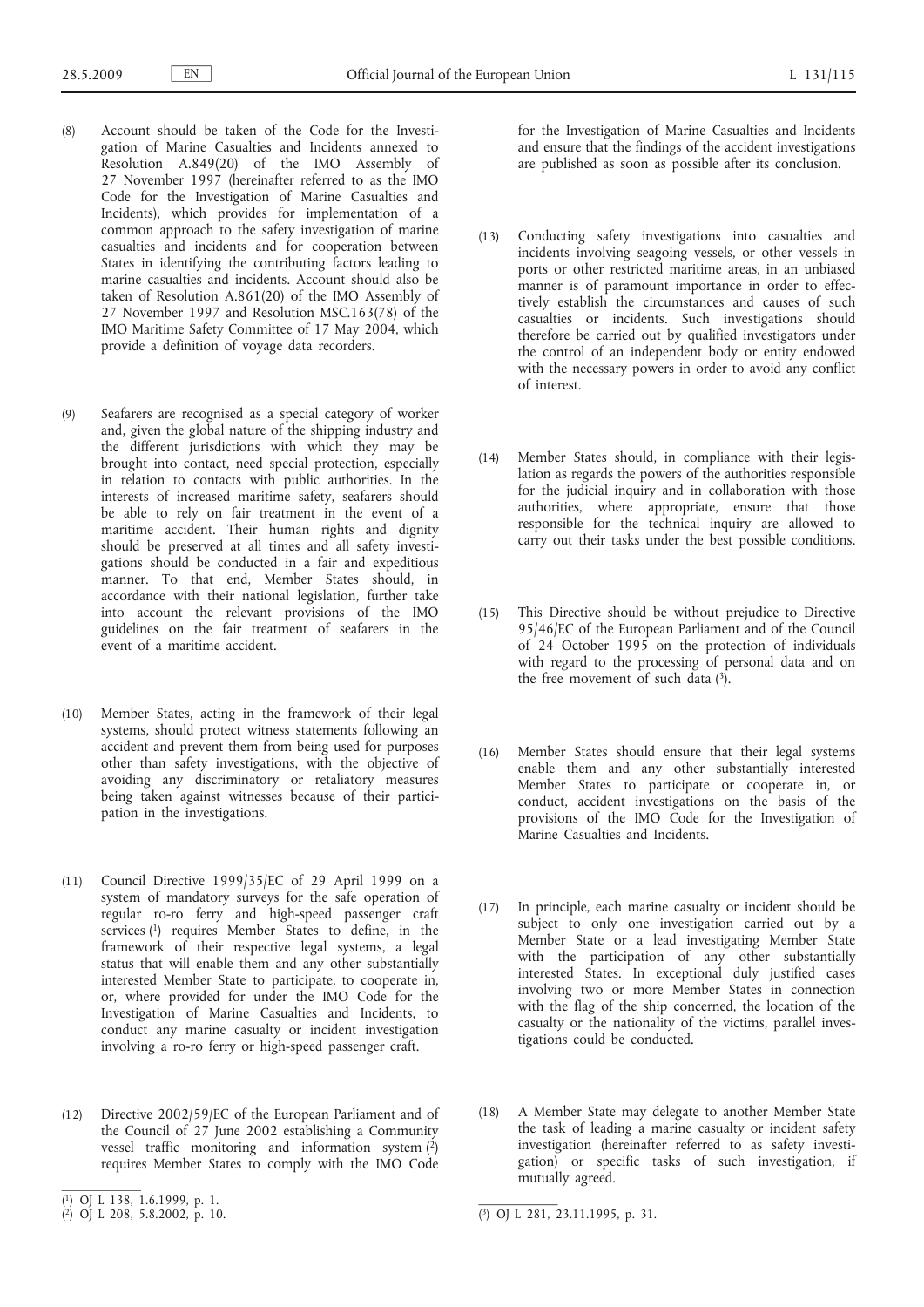- (19) Member States should make every effort not to charge for costs for assistance requested in the framework of safety investigations involving two or more Member States. Where assistance is requested from a Member State that is not involved in the safety investigation, Member States should agree on the reimbursement of costs incurred.
- (20) Under Regulation V/20 of SOLAS 74, passenger ships and ships other than passenger ships of 3 000 gross tonnage and upwards constructed on or after 1 July 2002 must carry voyage data recorders to assist in accident investigations. Given its importance in the formulation of a policy to prevent shipping accidents, such equipment should be systematically required on board ships making national or international voyages which call at Community ports.
- (21) The data provided by a voyage data recording system, as well as by other electronic devices, can be used both retrospectively after a marine casualty or incident to investigate its causes and preventively to gain experience of the circumstances capable of leading to such events. Member States should ensure that such data, when available, are properly used for both purposes.
- (22) Regulation (EC) No 1406/2002 of the European Parliament and of the Council (1) requires the European Maritime Safety Agency (hereinafter referred to as the Agency) to work with the Member States to develop technical solutions and provide technical assistance related to the implementation of Community legislation. In the field of accident investigation, the Agency has the specific task of facilitating cooperation between the Member States and the Commission in the development, with due regard to the different legal systems in the Member States, of a common methodology for investigating maritime accidents according to agreed international principles.
- (23) In accordance with Regulation (EC) No 1406/2002, the Agency facilitates cooperation in the provision of support given by the Member States in activities concerning investigations, and in analysing existing accident investigation reports.
- (24) Any relevant lessons drawn from accident investigations should be taken into account in the development or modification of a common methodology for investigating marine casualties and incidents.
- (25) The safety recommendations resulting from a safety investigation should be duly taken into account by the Member States and the Community.
- ( 1) OJ L 208, 5.8.2002, p. 1.
- (26) Since the aim of the technical safety investigation is the prevention of marine casualties and incidents, the conclusions and the safety recommendations should in no circumstances determine liability or apportion blame.
- (27) Since the objective of this Directive, namely to improve maritime safety in the Community and thereby reduce the risk of future marine casualties, cannot be sufficiently achieved by the Member States and can therefore, by reason of the scale or the effects of the action, be better achieved at Community level, the Community may adopt measures, in accordance with the principle of subsidiarity as set out in Article 5 of the Treaty. In accordance with the principle of proportionality, as set out in that Article, this Directive does not go beyond what is necessary in order to achieve that objective.
- (28) The measures necessary for the implementation of this Directive should be adopted in accordance with Council Decision 1999/468/EC of 28 June 1999 laying down the procedures for the exercise of implementing powers conferred on the Commission (2).
- (29) In particular, the Commission should be empowered to amend this Directive in order to apply subsequent amendments to the international conventions, protocols, codes and resolutions related thereto and to adopt or modify the common methodology for investigating marine casualties and incidents. Since those measures are of general scope and are designed to amend non-essential elements of this Directive, inter alia, by supplementing it with new non-essential elements, they must be adopted in accordance with the regulatory procedure with scrutiny provided for in Article 5a of Decision 1999/468/EC.
- (30) In accordance with point 34 of the Interinstitutional Agreement on better law-making (3), Member States are encouraged to draw up, for themselves and in the interests of the Community, their own tables illustrating, as far as possible, the correlation between this Directive and the transposition measures, and to make them public,

HAVE ADOPTED THIS DIRECTIVE:

# *Article 1*

## **Subject matter**

The purpose of this Directive is to improve maritime safety and the prevention of pollution by ships, and so reduce the risk of future marine casualties, by:

<sup>(</sup> 2) OJ L 184, 17.7.1999, p. 23.

<sup>(</sup> 3) OJ C 321, 31.12.2003, p. 1.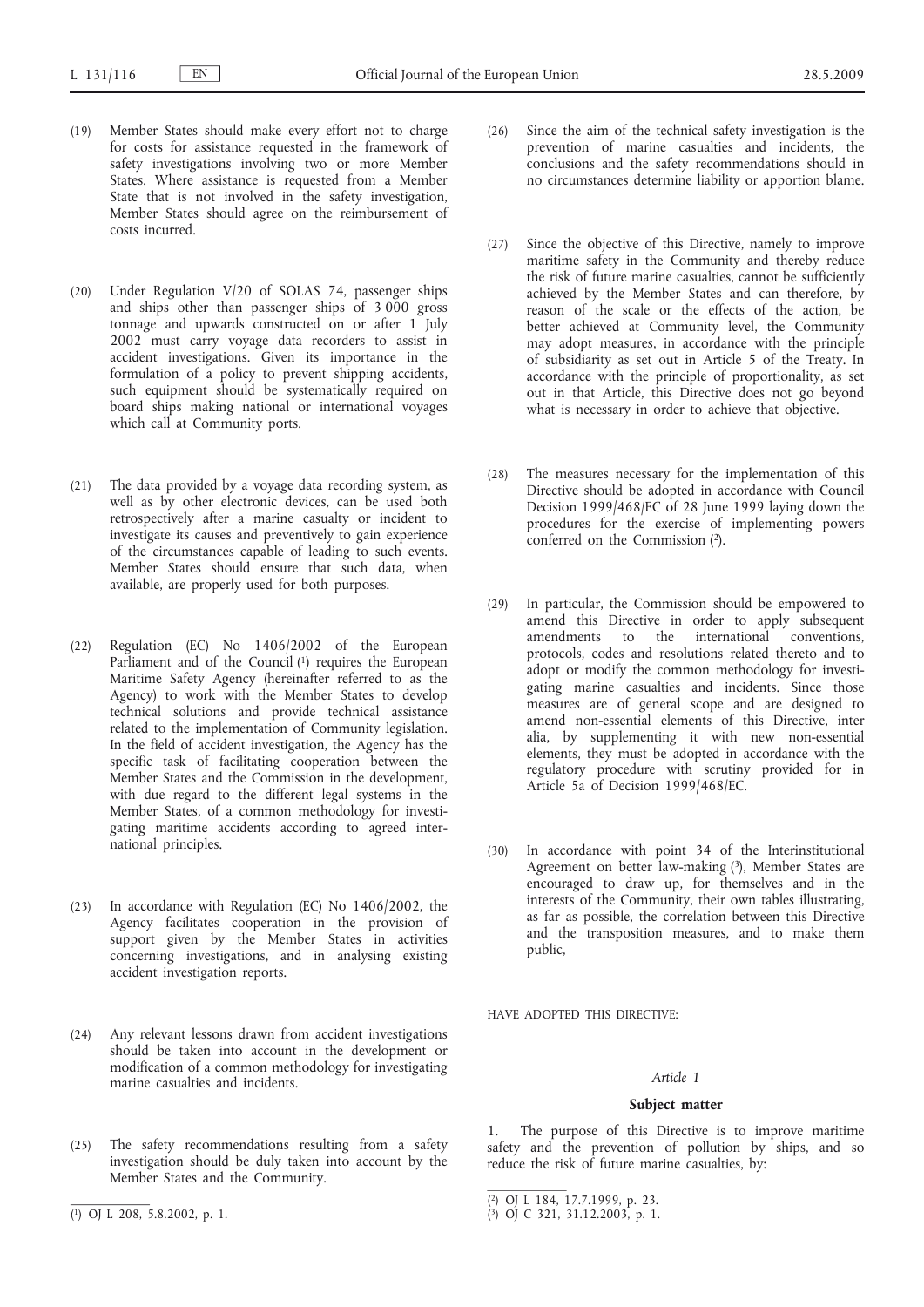- (a) facilitating the expeditious holding of safety investigations and proper analysis of marine casualties and incidents in order to determine their causes; and
- (b) ensuring the timely and accurate reporting of safety investigations and proposals for remedial action.

2. Investigations under this Directive shall not be concerned with determining liability or apportioning blame. However, Member States shall ensure that the investigative body or entity (hereinafter referred to as the investigative body) is not refraining from fully reporting the causes of a marine casualty or incident because fault or liability may be inferred from the findings.

## *Article 2*

# **Scope**

This Directive shall apply to marine casualties and incidents that:

- (a) involve ships flying the flag of one of the Member States;
- (b) occur within Member States' territorial sea and internal waters as defined in UNCLOS; or
- (c) involve other substantial interests of the Member States.

2. This Directive shall not apply to marine casualties and incidents involving only:

- (a) ships of war and troop ships and other ships owned or operated by a Member State and used only on government non-commercial service;
- (b) ships not propelled by mechanical means, wooden ships of primitive build, pleasure yachts and pleasure craft not engaged in trade, unless they are or will be crewed and carrying more than 12 passengers for commercial purposes;
- (c) inland waterway vessels operating in inland waterways;
- (d) fishing vessels with a length of less than 15 metres;
- (e) fixed offshore drilling units.

# *Article 3*

## **Definitions**

For the purposes of this Directive:

1. 'IMO Code for the Investigation of Marine Casualties and Incidents' shall mean the Code for the Investigation of Marine Casualties and Incidents annexed to Resolution A.849(20) of the IMO Assembly of 27 November 1997, in its up-to-date version;

- 2. the following terms shall be understood in accordance with the definitions contained in the IMO Code for the Investigation of Marine Casualties and Incidents:
	- (a) 'marine casualty';
	- (b) 'very serious casualty';
	- (c) 'marine incident';
	- (d) 'marine casualty or incident safety investigation';
	- (e) 'lead investigating State';
	- (f) 'substantially interested State';
- 3. the term 'serious casualty' shall be understood in accordance with the updated definition contained in Circular MSC-MEPC.3/Circ.3 of the IMO Maritime Safety Committee and Marine Environment Protection Committee of 18 December  $2008$
- 4. 'IMO guidelines on the fair treatment of seafarers in the event of a maritime accident' shall mean the guidelines as annexed to Resolution LEG.3(91) of the IMO Legal Committee of 27 April 2006 and as approved by the Governing Body of the International Labour Organisation in its 296th session of 12 to 16 June 2006;
- 5. the terms 'ro-ro ferry' and 'high-speed passenger craft' shall be understood in accordance with the definitions contained in Article 2 of Directive 1999/35/EC;
- 6. 'Voyage data recorder' (hereinafter referred to as 'VDR') shall be understood in accordance with the definition contained in Resolution A.861(20) of the IMO Assembly and Resolution MSC.163(78) of the IMO Maritime Safety Committee;
- 7. 'safety recommendation' shall mean any proposal made, including for the purposes of registration and control, by:
	- (a) the investigative body of the State conducting, or leading, the safety investigation on the basis of information derived from that investigation; or, where appropriate,
	- (b) the Commission, acting on the basis of an abstract data analysis and the results of safety investigations carried out.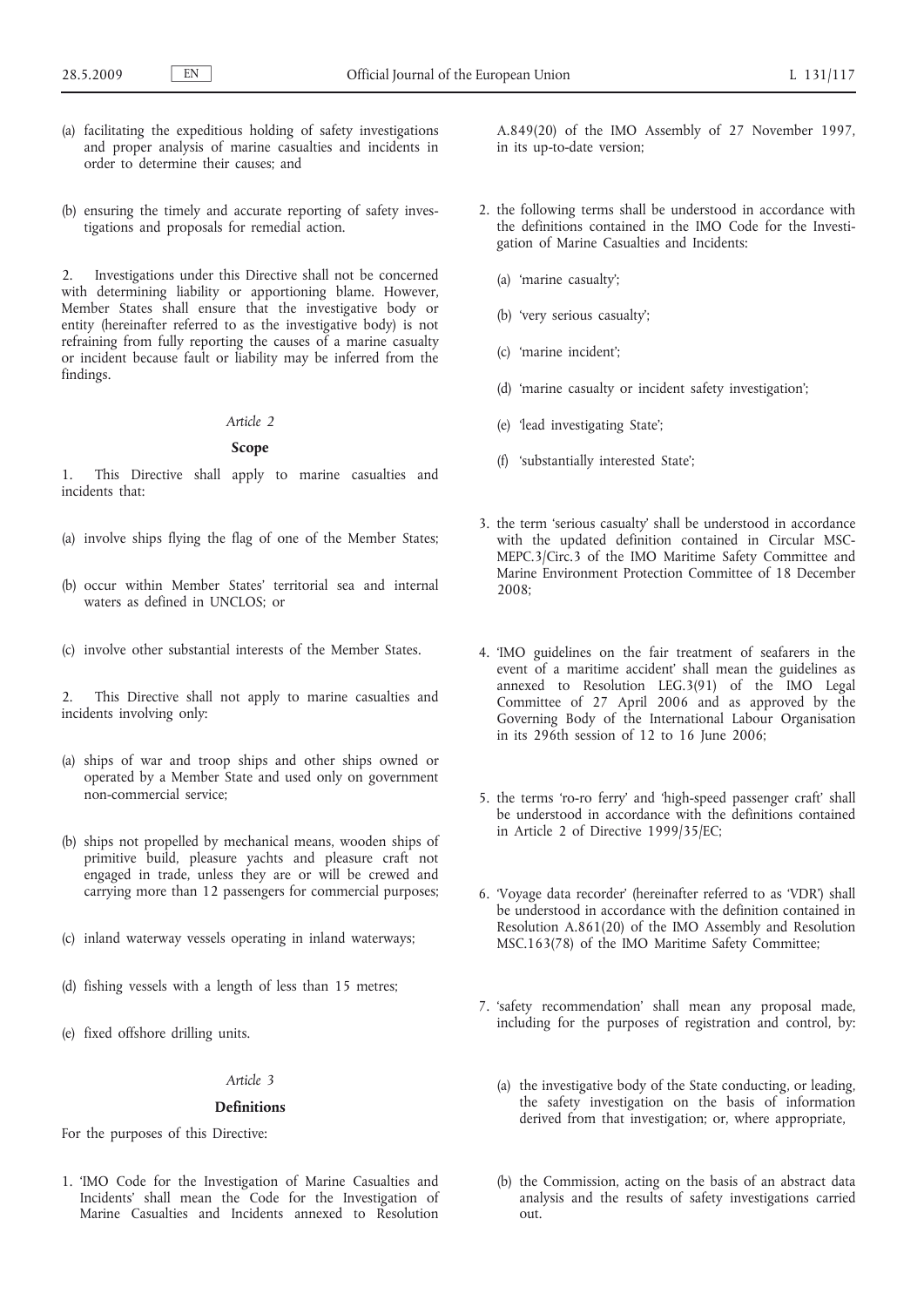## **Status of safety investigations**

1. Member States shall define, in accordance with their legal systems, the legal status of the safety investigation in such a way that such investigations can be carried out as effectively and rapidly as possible.

Member States shall ensure, in accordance with their legislation and, where appropriate, through collaboration with the authorities responsible for the judicial inquiry, that safety investigations are:

- (a) independent of criminal or other parallel investigations held to determine liability or apportion blame; and
- (b) not unduly precluded, suspended or delayed by reason of such investigations.

2. The rules to be established by the Member States shall include, in accordance with the permanent cooperation framework referred to in Article 10, provisions for allowing:

- (a) cooperation and mutual assistance in safety investigations led by other Member States, or the delegation to another Member State of the task of leading such an investigation in accordance with Article 7; and
- (b) coordination of the activities of their respective investigative bodies to the extent necessary to attain the objective of this **Directive**

### *Article 5*

#### **Obligation to investigate**

1. Each Member State shall ensure that a safety investigation is carried out by the investigative body referred to in Article 8 after very serious marine casualties:

- (a) involving a ship flying its flag, irrespective of the location of the casualty;
- (b) occurring within its territorial sea and internal waters as defined in UNCLOS, irrespective of the flag of the ship or ships involved in the casualty; or
- (c) involving a substantial interest of the Member State, irrespective of the location of the casualty and of the flag of the ship or ships involved.

2. In addition, in the case of serious casualties, the investigative body shall carry out a preliminary assessment in order to decide whether or not to undertake a safety investigation. Where the investigative body decides not to undertake a safety investigation, the reasons for that decision shall be recorded and notified in accordance with Article 17(3).

In the case of any other marine casualty or incident, the investigative body shall decide whether or not a safety investigation is to be undertaken.

In the decisions referred to in the first and second subparagraphs, the investigative body shall take into account the seriousness of the marine casualty or incident, the type of vessel and/or cargo involved, and the potential for the findings of the safety investigation to lead to the prevention of future casualties and incidents.

The scope and practical arrangements for the conduct of safety investigations shall be determined by the investigative body of the lead investigating Member State in cooperation with the equivalent bodies of the other substantially interested States, in such manner as appears to it most conducive to achieving the objective of this Directive, and with a view to preventing future casualties and incidents.

4. When carrying out safety investigations, the investigative body shall follow the common methodology for investigating marine casualties and incidents developed pursuant to Article 2(e) of Regulation (EC) No 1406/2002. Investigators may depart from that methodology in a specific case where this can be justified as necessary, in their professional judgement, and if needed to achieve the aims of the investigation. The Commission shall adopt or modify the methodology for the purposes of this Directive, taking into account any relevant lessons drawn from safety investigations.

That measure, designed to amend non-essential elements of this Directive, inter alia, by supplementing it, shall be adopted in accordance with the regulatory procedure with scrutiny referred to in Article 19(3).

5. A safety investigation shall be started as promptly as is practicable after the marine casualty or incident occurs and, in any event, no later than two months after its occurrence.

## *Article 6*

## **Obligation to notify**

A Member State shall require, in the framework of its legal system, that its investigative body be notified without delay, by the responsible authorities and/or by the parties involved, of the occurrence of all casualties and incidents falling within the scope of this Directive.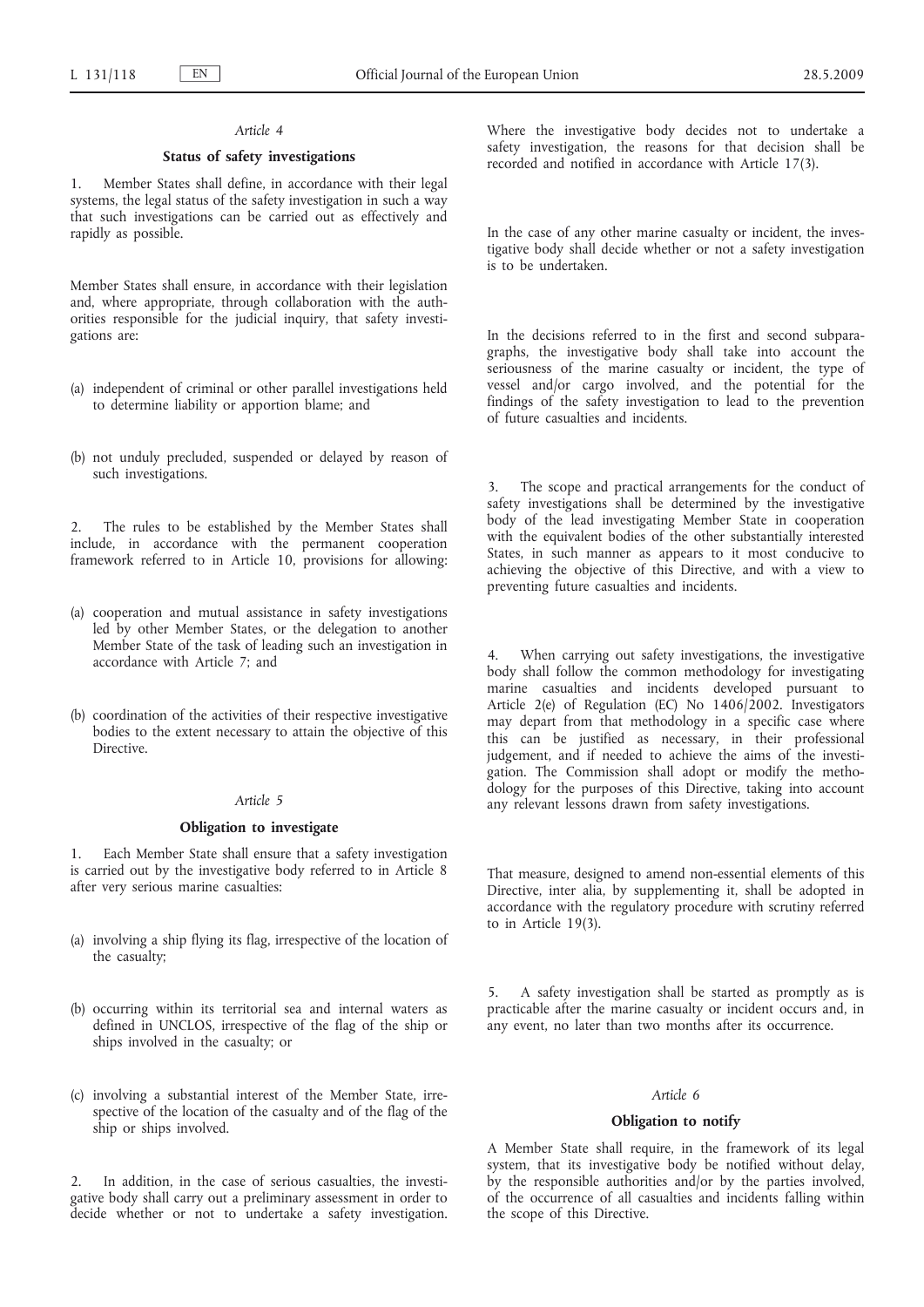## **Leading of, and participation in, safety investigations**

1. In principle, each marine casualty or incident shall be subject to only one investigation carried out by a Member State or a lead investigating Member State with the participation of any other substantially interested Member State.

In cases of safety investigations involving two or more Member States, the Member States concerned shall therefore cooperate with a view to rapidly agreeing which of them is to be the lead investigating Member State. They shall make every effort to agree on the procedures to investigate. In the framework of this agreement, other substantially interested States shall have equal rights and access to witnesses and evidence as the Member State conducting the safety investigation. They shall also have the right to see their point of view taken into consideration by the lead investigating Member State.

The conduct of parallel safety investigations into the same marine casualty or incident shall be strictly limited to exceptional cases. In such cases, Member States shall notify the Commission of the reasons for conducting such parallel investigations. Member States conducting parallel safety investigations shall cooperate with each other. In particular, the investigative bodies involved shall exchange any pertinent information gathered in the course of their respective investigations, in particular in order to reach, as far as possible, shared conclusions.

Member States shall abstain from any measure which could unduly preclude, suspend or delay the conduct of a safety investigation falling within the scope of this Directive.

2. Notwithstanding paragraph 1, each Member State shall remain responsible for the safety investigation and coordination with other substantially interested Member States until such time as it is mutually agreed which of them is to be the lead investigating State.

3. Without prejudice to its obligations under this Directive and international law, a Member State may, on a case-by-case basis, delegate by mutual agreement to another Member State the task of leading a safety investigation or specific tasks for the conduct of such an investigation.

4. When a ro-ro ferry or high-speed passenger craft is involved in a marine casualty or incident, the safety investigation procedure shall be launched by the Member State in whose territorial sea or internal waters as defined in UNCLOS the accident or incident occurs or, if occurring in other waters, by the last Member State visited by that ferry or craft. That State shall remain responsible for the safety investigation and coordination with other substantially interested Member States until it

is mutually agreed which of them is to be the lead investigating State.

## *Article 8*

## **Investigative bodies**

1. Member States shall ensure that safety investigations are conducted under the responsibility of an impartial permanent investigative body, endowed with the necessary powers, and by suitably qualified investigators, competent in matters relating to marine casualties and incidents.

In order to carry out a safety investigation in an unbiased manner, the investigative body shall be independent in its organisation, legal structure and decision-making of any party whose interests could conflict with the task entrusted to it.

Landlocked Member States which have neither ships nor vessels flying their flag will identify an independent focal point to cooperate in the investigation pursuant to Article  $5(1)(c)$ .

2. The investigative body shall ensure that individual investigators have a working knowledge of, and practical experience in, those subject areas pertaining to their normal investigative duties. Additionally, the investigative body shall ensure ready access to appropriate expertise, as necessary.

3. The activities entrusted to the investigative body may be extended to the gathering and analysis of data relating to maritime safety, in particular for prevention purposes, insofar as these activities do not affect its independence or entail responsibility in regulatory, administrative or standardisation matters.

Member States, acting in the framework of their respective legal systems, shall ensure that the investigators of its investigative body, or of any other investigative body to which it has delegated the task of safety investigation, where appropriate in collaboration with the authorities responsible for the judicial inquiry, be provided with any information pertinent to the conduct of the safety investigation and therefore be authorised to:

- (a) have free access to any relevant area or casualty site as well as to any ship, wreck or structure including cargo, equipment or debris;
- (b) ensure immediate listing of evidence and controlled search for and removal of wreckage, debris or other components or substances for examination or analysis;
- (c) require examination or analysis of the items referred to in point (b), and have free access to the results of such examinations or analysis;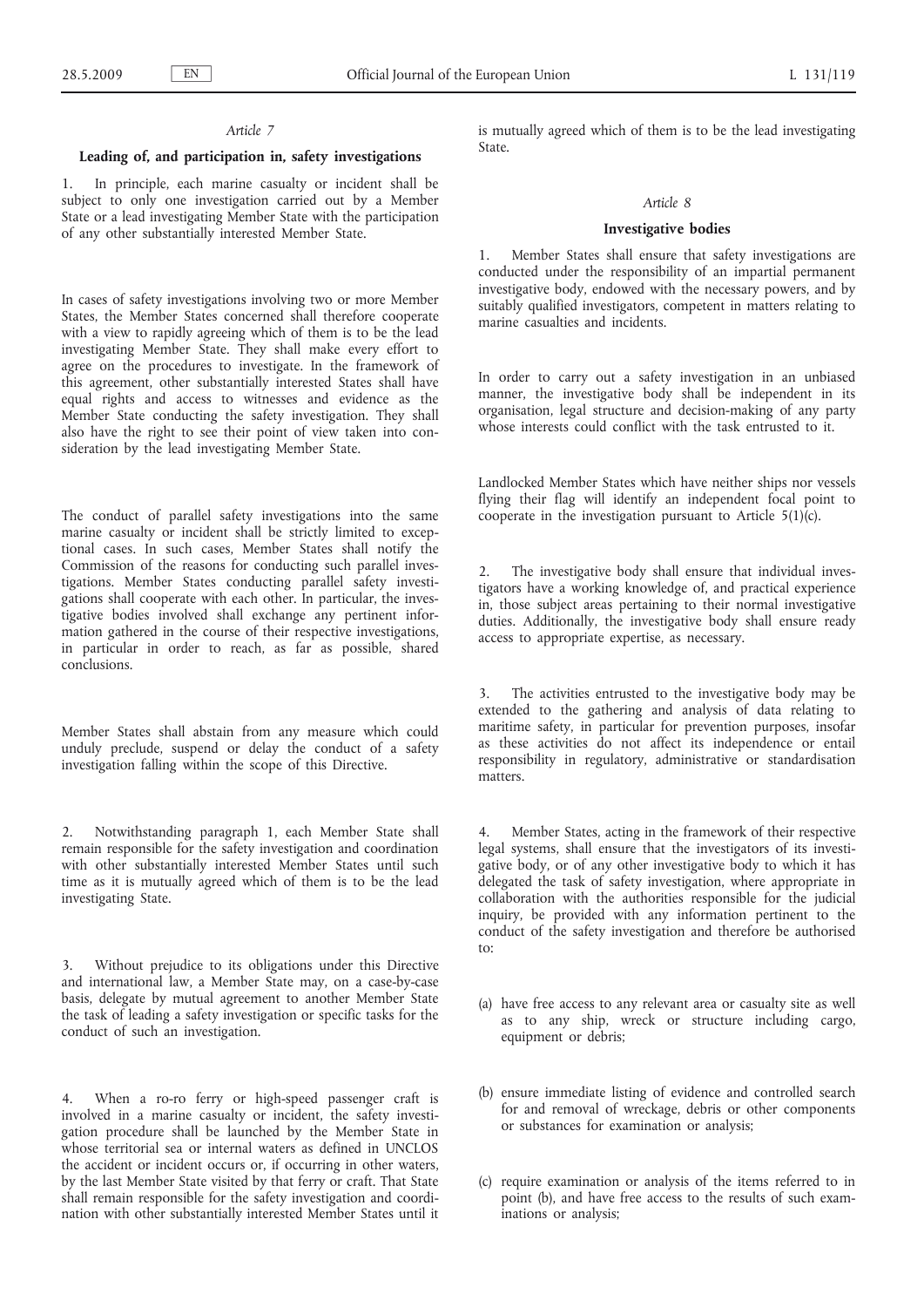- (d) have free access to, copy and have use of any relevant information and recorded data, including VDR data, pertaining to a ship, voyage, cargo, crew or any other person, object, condition or circumstance;
- (e) have free access to the results of examinations of the bodies of victims or of tests made on samples taken from the bodies of victims;
- (f) require and have free access to the results of examinations of, or tests made on samples taken from, people involved in the operation of a ship or any other relevant person;
- (g) interview witnesses in the absence of any person whose interests could be considered as hampering the safety investigation;
- (h) obtain survey records and relevant information held by the flag State, the owners, classification societies or any other relevant party, whenever those parties or their representatives are established in the Member State;
- (i) call for the assistance of the relevant authorities in the respective States, including flag-State and port-State surveyors, coastguard officers, vessel traffic service operators, search and rescue teams, pilots or other port or maritime personnel.

5. The investigative body shall be enabled to respond immediately on being notified at any time of a casualty, and to obtain sufficient resources to carry out its functions independently. Its investigators shall be afforded status giving them the necessary guarantees of independence.

6. The investigating body may combine its tasks under this Directive with the work of investigating occurrences other than marine casualties on condition that such investigations do not endanger its independence.

# *Article 9*

# **Confidentiality**

Without prejudice to Directive 95/46/EC, Member States, acting in the framework of their legal systems, shall ensure that the following records are not made available for purposes other than the safety investigation, unless the competent authority in that Member State determines that there is an overriding public interest in the disclosure of:

(a) all witness evidence and other statements, accounts and notes taken or received by the investigative body in the course of the safety investigation;

- (b) records revealing the identity of persons who have given evidence in the context of the safety investigation;
- (c) information relating to persons involved in a marine casualty or incident which is of a particularly sensitive and private nature, including information concerning their health.

#### *Article 10*

#### **Permanent cooperation framework**

Member States shall, in close cooperation with the Commission, establish a permanent cooperation framework enabling their respective investigative bodies to cooperate among themselves to the extent necessary to attain the objective of this Directive.

2. The rules of procedure of the permanent cooperation framework and the organisation arrangements required therefor shall be decided in accordance with the regulatory procedure referred to in Article 19(2).

3. Within the permanent cooperation framework, the investigative bodies in the Member States shall agree, in particular, upon the best modalities of cooperation in order to:

- (a) enable investigative bodies to share installations, facilities and equipment for the technical investigation of wreckage and ship's equipment and other objects relevant to the safety investigation, including the extraction and evaluation of information from VDRs and other electronic devices;
- (b) provide each other with the technical cooperation or expertise needed to undertake specific tasks;
- (c) acquire and share information relevant for analysing casualty data and making appropriate safety recommendations at Community level;
- (d) draw up common principles for the follow-up of safety recommendations and for the adaptation of investigative methods to the development of technical and scientific progress;
- (e) manage appropriately the early alerts referred to in Article 16;
- (f) establish confidentiality rules for the sharing, in the respect of national rules, of witness evidence and the processing of data and other records referred to in Article 9, including in relations with third countries;
- (g) organise, where appropriate, relevant training activities for individual investigators;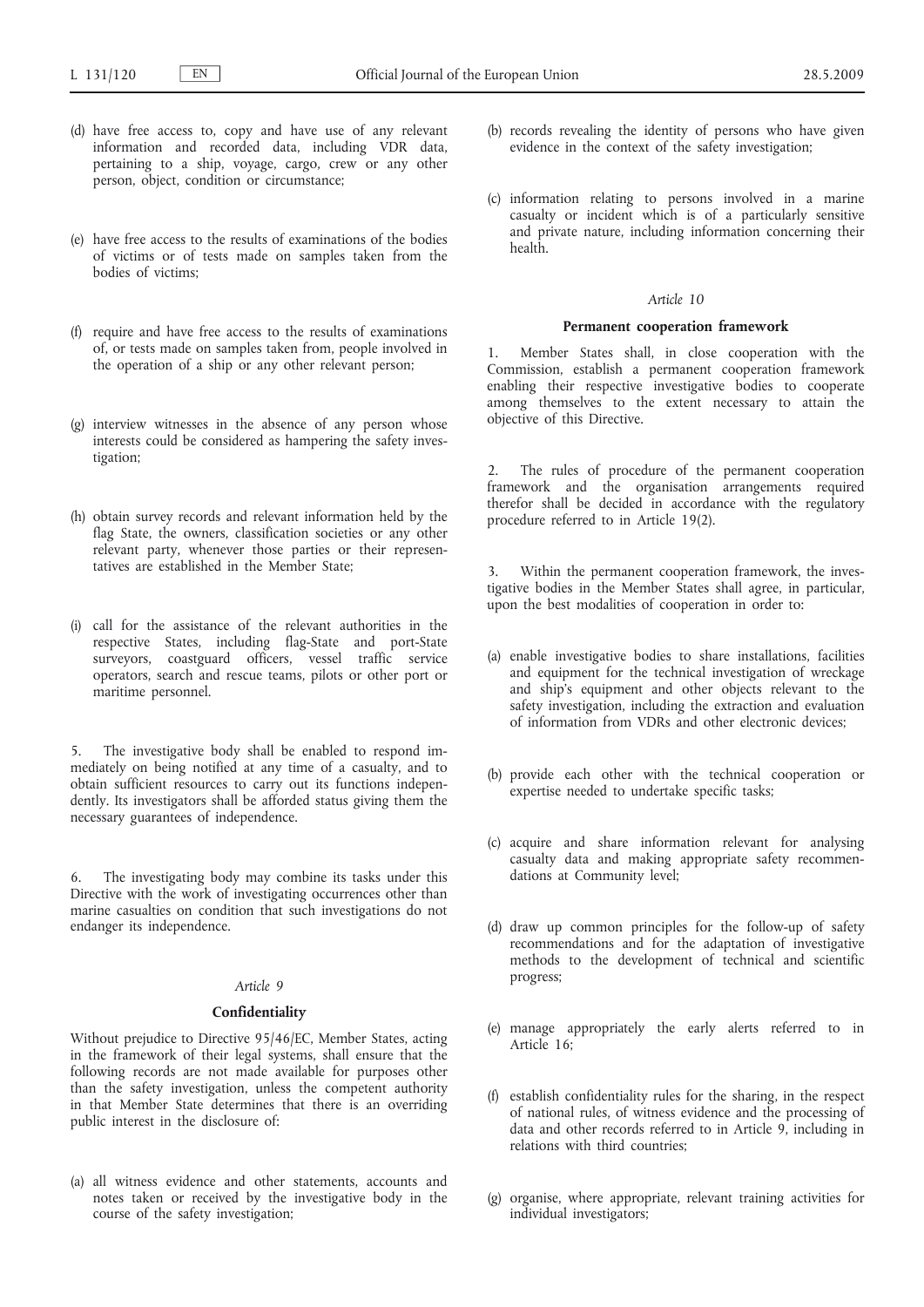- (h) promote cooperation with the investigative bodies of third countries and with the international maritime accidents investigation organisations in the fields covered by this Directive<sup>®</sup>
- (i) provide investigative bodies conducting safety investigations with any pertinent information.

## **Costs**

1. Where safety investigations involve two or more Member States, the respective activities shall be free of charge.

2. Where assistance is requested of a Member State that is not involved in the safety investigation, Member States shall agree on the reimbursement of costs incurred.

# *Article 12*

## **Cooperation with substantially interested third countries**

1. Member States shall cooperate, to the maximum extent possible, with other substantially interested third countries in safety investigations.

2. Substantially interested third countries shall, by mutual agreement, be allowed to join a safety investigation led by a Member State under this Directive at any stage of the investigation.

The cooperation of a Member State in a safety investigation conducted by a substantially interested third country shall be without prejudice to the conduct and reporting requirements of safety investigations under this Directive. Where a substantially interested third country is leading a safety investigation involving one or more Member States, Member States may decide not to carry out a parallel safety investigation, provided that the safety investigation led by the third country is conducted in accordance with the IMO Code for the Investigation of Marine Casualties and Incidents.

## *Article 13*

# **Preservation of evidence**

Member States shall adopt measures to ensure that the parties concerned by casualties and incidents under the scope of this Directive make every effort to:

- (a) save all information from charts, log books, electronic and magnetic recording and video tapes, including information from VDRs and other electronic devices relating to the period preceding, during and after an accident;
- (b) prevent the overwriting or other alteration of such information;
- (c) prevent interference with any other equipment which might reasonably be considered pertinent to the safety investigation of the accident;
- (d) collect and preserve all evidence expeditiously for the purposes of the safety investigations.

## *Article 14*

## **Accident reports**

1. Safety investigations carried out under this Directive shall result in a published report presented in a format defined by the competent investigative body and in accordance with the relevant sections of Annex I.

Investigative bodies may decide that a safety investigation which does not concern a very serious or, as the case may be, a serious marine casualty and the findings of which do not have the potential to lead to the prevention of future casualties and incidents shall result in a simplified report to be published.

2. Investigative bodies shall make every effort to make the report referred to in paragraph 1, including its conclusions and any possible recommendations, available to the public, and especially to the maritime sector, within 12 months of the date of the casualty. If it is not possible to produce the final report within that time, an interim report shall be published within 12 months of the date of the casualty.

3. The investigative body of the lead investigating Member State shall send a copy of the final, simplified or interim report to the Commission. It shall take into account the possible technical observations of the Commission on final reports not affecting the substance of the findings for improving the quality of the report in the way most conducive to achieving the objective of this Directive.

# *Article 15*

## **Safety recommendations**

1. Member States shall ensure that safety recommendations made by the investigative bodies are duly taken into account by the addressees and, where appropriate, be given an adequate follow-up in accordance with Community and international law.

Where appropriate, an investigative body or the Commission shall make safety recommendations on the basis of an abstract data analysis and of the overall results of safety investigations carried out.

3. A safety recommendation shall in no circumstances determine liability or apportion blame for a casualty.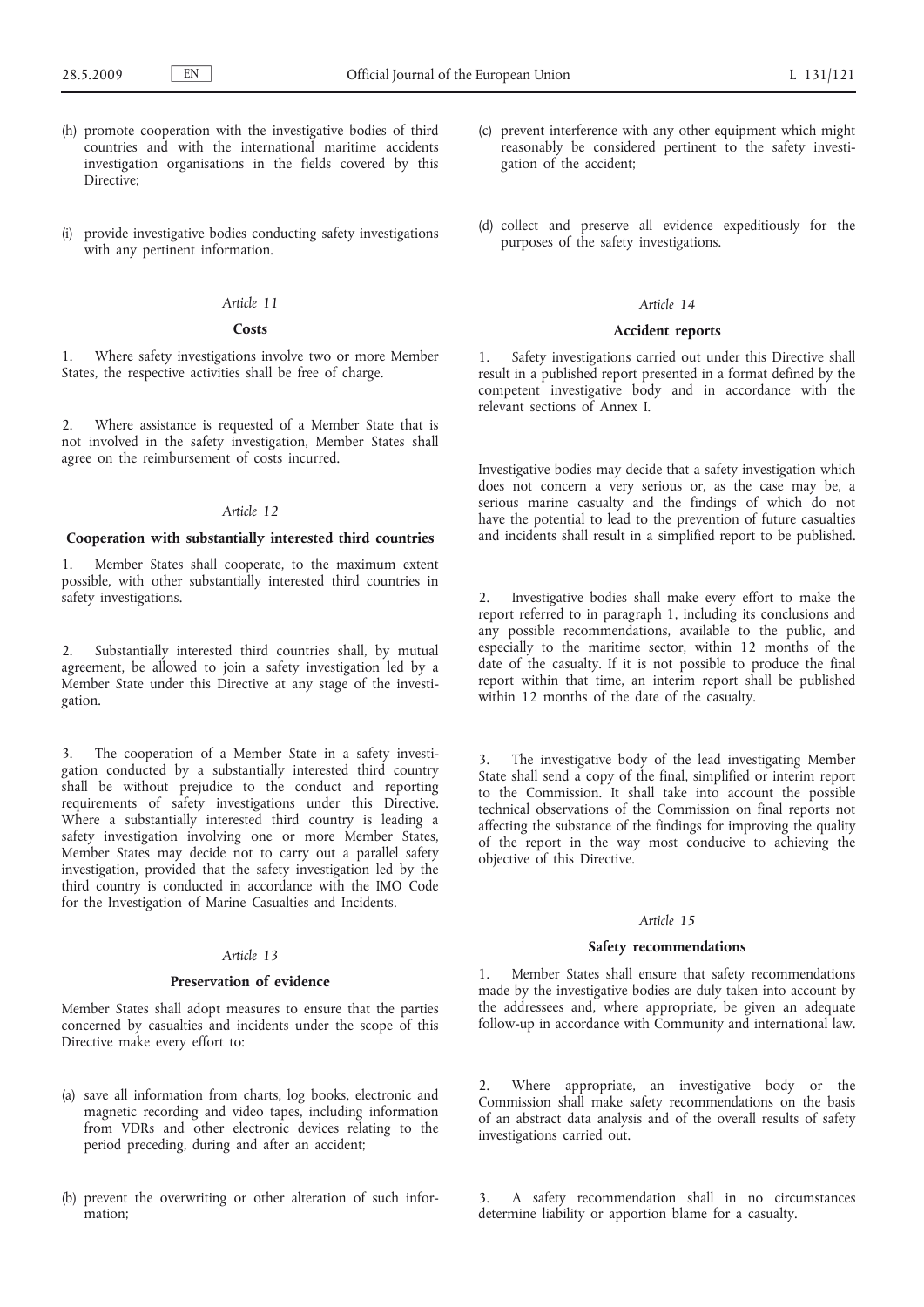## **Early alert system**

Without prejudice to its right to give an early alert, the investigative body of a Member State shall, at any stage of a safety investigation, if it takes the view that urgent action is needed at Community level to prevent the risk of new casualties, inform the Commission without delay of the need to give an early alert.

If necessary, the Commission shall issue a note of warning for the attention of the responsible authorities in all the other Member States, the shipping industry, and to any other relevant party.

# *Article 17*

## **European database for marine casualties**

1. Data on marine casualties and incidents shall be stored and analysed by means of a European electronic database to be set up by the Commission, which shall be known as the European Marine Casualty Information Platform (EMCIP).

2. Member States shall notify the Commission of the entitled authorities that will have access to the database.

3. The investigative bodies of the Member States shall notify the Commission on marine casualties and incidents in accordance with the format in Annex II. They shall also provide the Commission with data resulting from safety investigations in accordance with the EMCIP database scheme.

4. The Commission and the Member States shall develop the database scheme and a method for the notification of data within the appropriate timescale.

## *Article 18*

### **Fair treatment of seafarers**

In accordance with their national law, Member States shall take into account the relevant provisions of the IMO guidelines on the fair treatment of seafarers in the event of a maritime accident in the waters under their jurisdiction.

#### *Article 19*

## **Committee**

1. The Commission shall be assisted by the Committee on Safe Seas and the Prevention of Pollution from Ships (COSS) established by Regulation (EC) No 2099/2002 of the European Parliament and the Council (1).

2. Where reference is made to this paragraph, Articles 5 and 7 of Decision 1999/468/EC shall apply, having regard to the provisions of Article 8 thereof.

The period laid down in Article 5(6) of Decision 1999/468/EC shall be set at two months.

Where reference is made to this paragraph, Article 5a(1) to (4) and Article 7 of Decision 1999/468/EC shall apply, having regard to the provisions of Article 8 thereof.

#### *Article 20*

## **Amending powers**

The Commission may update definitions in this Directive, and the references made to Community acts and to IMO instruments in order to bring them into line with Community or IMO measures which have entered into force, subject to observance of the limits of this Directive.

Those measures, designed to amend non-essential elements of this Directive, inter alia, by supplementing it, shall be adopted in accordance with the regulatory procedure with scrutiny referred to in Article 19(3).

Acting in accordance with the same procedure, the Commission may also amend the Annexes.

Amendments to the IMO Code for the Investigation of Marine Casualties and Incidents may be excluded from the scope of this Directive pursuant to Article 5 of Regulation (EC) No 2099/2002.

## *Article 21*

## **Additional measures**

Nothing contained in this Directive shall prevent a Member State from taking additional measures on maritime safety which are not covered by it, provided that such measures neither infringe this Directive nor in any way adversely affect the attainment of its objective, nor jeopardise the achievement of its objective.

## *Article 22*

#### **Penalties**

Member States shall lay down the rules on penalties applicable to infringements of the national provisions adopted pursuant to this Directive and shall take all measures necessary to ensure that they are implemented. The penalties provided for must be effective, proportionate and dissuasive.

## *Article 23*

#### **Implementation report**

The Commission shall, every five years, submit a report to the European Parliament and the Council on the implementation of, and compliance with, this Directive, and, if necessary, propose further measures in the light of the recommendations set out therein.

<sup>(</sup> 1) OJ L 324, 29.11.2002, p. 1.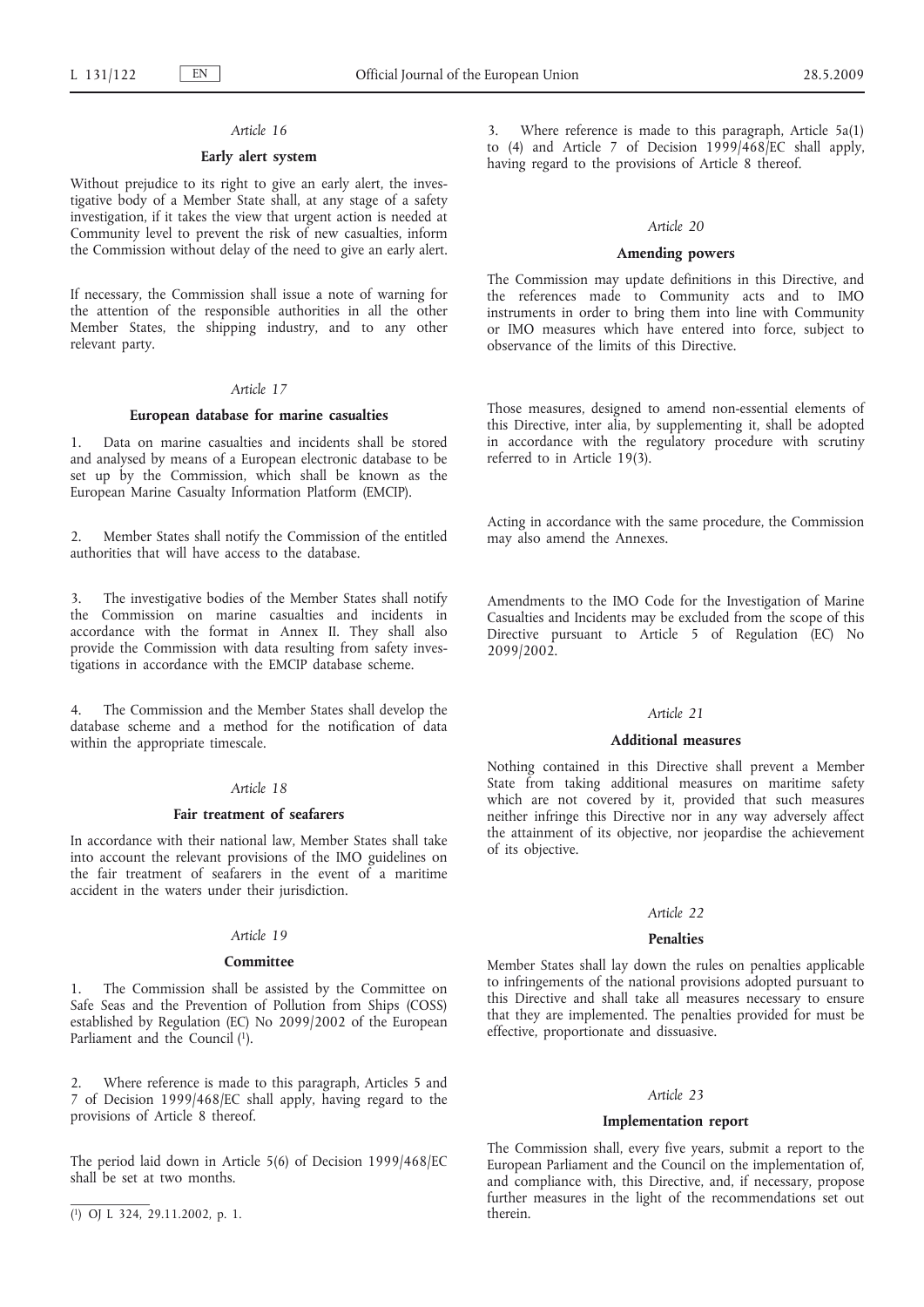# **Amendments to existing acts**

1. Article 12 of Directive 1999/35/EC shall be deleted.

2. Article 11 of Directive 2002/59/EC shall be deleted.

## *Article 25*

## **Transposition**

1. Member States shall bring into force the laws, regulations and administrative provisions necessary to comply with this Directive by 17 June 2011.

When Member States adopt those measures, they shall contain a reference to this Directive or be accompanied by such a reference on the occasion of their official publication. Member States shall determine how such reference is to be made.

2. Member States shall communicate to the Commission the text of the main provisions of national law which they adopt in the field covered by this Directive.

## *Article 26*

## **Entry into force**

This Directive shall enter into force on the 20th day following its publication in the *Official Journal of the European Union*.

## *Article 27*

# **Addressees**

This Directive is addressed to the Member States.

Done at Strasbourg, 23 April 2009.

*For the European Parliament The President* H.-G. PÖTTERING

*For the Council The President* P. NEČAS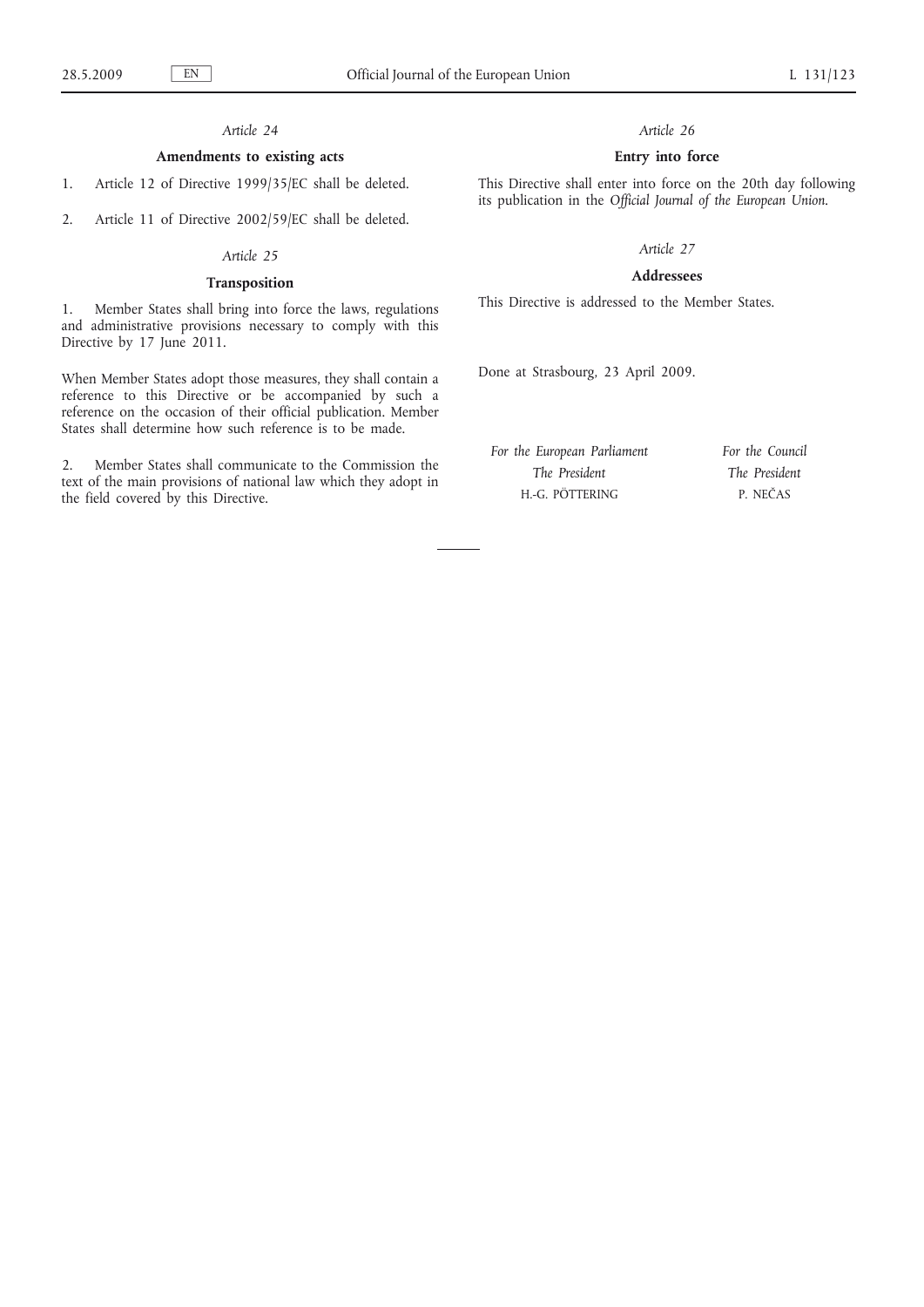# *ANNEX I*

#### **Safety investigation report content**

#### Foreword

This identifies the sole objective of the safety investigation and indicates that a safety recommendation shall in no case create a presumption of liability or blame and that the report has not been written, in terms of content and style, with the intention of it being used in legal proceedings.

(The report should make no reference to witness evidence nor link anyone who is referred to in the report to a person who has given evidence during the course of the safety investigation.)

## 1. **SUMMARY**

This part outlines the basic facts of the marine casualty or incident: what happened, when, where and how it happened; it also states whether any deaths, injuries, damage to the ship, cargo, third parties or environment occurred as a result.

## 2. **FACTUAL INFORMATION**

This part includes a number of discrete sections, providing sufficient information that the investigating body interprets to be factual, substantiate the analysis and ease understanding.

These sections include, in particular, the following information:

# 2.1. **Ship particulars**

Flag/register,

Identification,

Main characteristics,

Ownership and management,

Construction details,

Minimum safe manning,

Authorised cargo.

# 2.2. **Voyage particulars**

Ports of call,

Type of voyage,

Cargo information,

Manning.

## 2.3. **Marine casualty or incident information**

Type of marine casualty or incident,

Date and time,

Position and location of the marine casualty or incident,

External and internal environment,

Ship operation and voyage segment,

Place on board,

Human factors data,

Consequences (for people, ship, cargo, environment, other).

# 2.4. **Shore authority involvement and emergency response**

Who was involved,

Means used,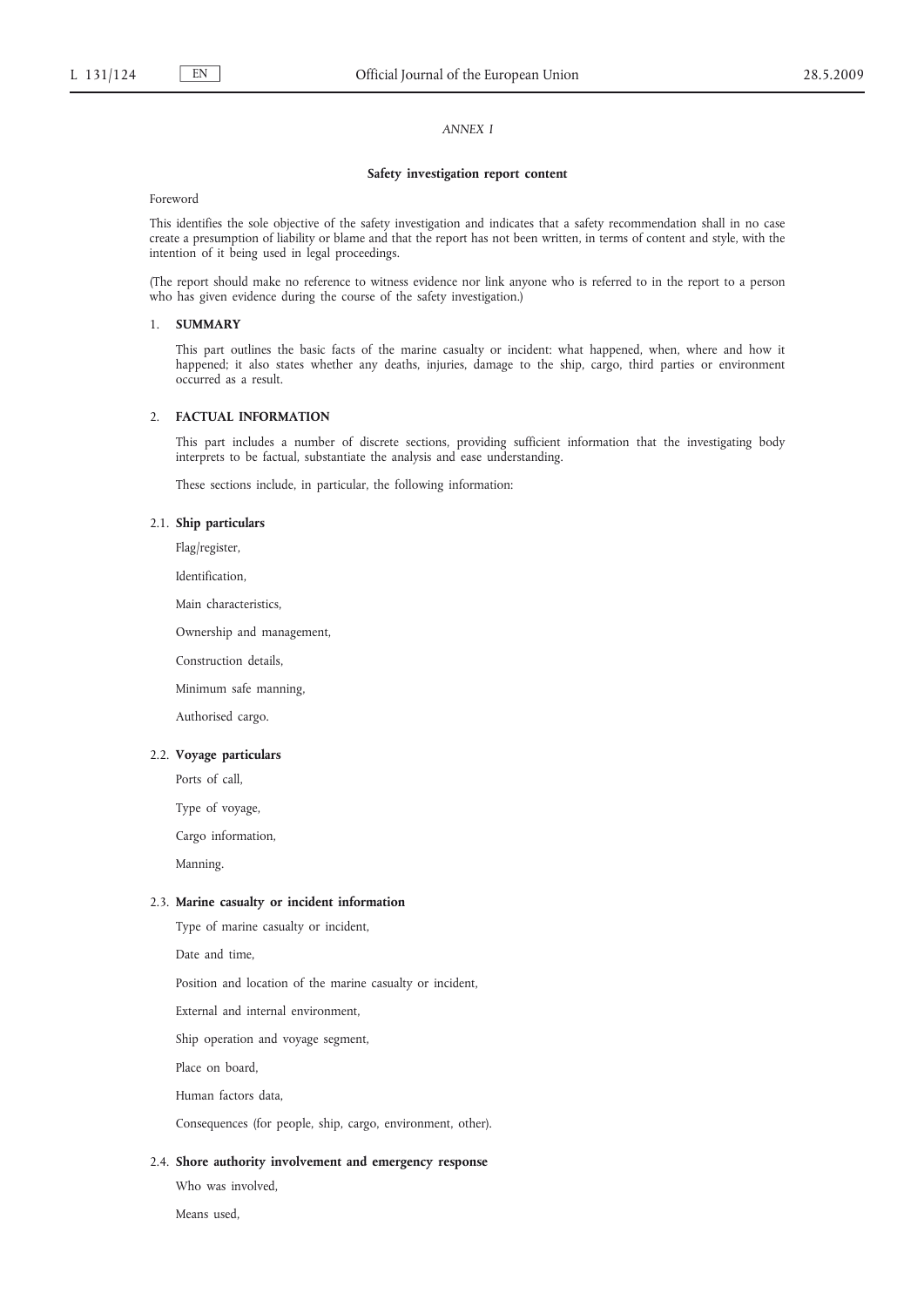Speed of response,

Actions taken,

Results achieved.

## 3. **NARRATIVE**

This part reconstructs the marine casualty or incident through a sequence of events, in a chronological order leading up to, during and following the marine casualty or incident and the involvement of each actor (i.e. person, material, environment, equipment or external agent). The period covered by the narrative depends on the timing of those particular accidental events that directly contributed to the marine casualty or incident. This part also includes any relevant details of the safety investigation conducted, including the results of examinations or tests.

## 4. **ANALYSIS**

This part includes a number of discrete sections, providing an analysis of each accidental event, with comments relating to the results of any relevant examinations or tests conducted during the course of the safety investigation and to any safety action that might already have been taken to prevent marine casualties.

These sections should cover issues such as:

- accidental event context and environment,
- human erroneous actions and omissions, events involving hazardous material, environmental effects, equipment failures, and external influences,
- contributing factors involving person-related functions, shipboard operations, shore management or regulatory influence.

The analysis and comment enable the report to reach logical conclusions, establishing all of the contributing factors, including those with risks for which existing defences aimed at preventing an accidental event, and/or those aimed at eliminating or reducing its consequences, are assessed to be either inadequate or missing.

## 5. **CONCLUSIONS**

This part consolidates the established contributing factors and missing or inadequate defences (material, functional, symbolic or procedural) for which safety actions should be developed to prevent marine casualties.

#### 6. **SAFETY RECOMMENDATIONS**

When appropriate, this part of the report contains safety recommendations derived from the analysis and conclusions and related to particular subject areas, such as legislation, design, procedures, inspection, management, health and safety at work, training, repair work, maintenance, shore assistance and emergency response.

The safety recommendations are addressed to those that are best placed to implement them, such as ship owners, managers, recognised organisations, maritime authorities, vessel traffic services, emergency bodies, international maritime organisations and European institutions, with the aim of preventing marine casualties.

This part also includes any interim safety recommendations that may have been made or any safety actions taken during the course of the safety investigation.

## 7. **APPENDICES**

When appropriate, the following non-exhaustive list of information is attached to the report in paper and/or electronic form:

- photographs, moving images, audio recordings, charts, drawings,
- applicable standards,
- technical terms and abbreviations used,
- special safety studies,
- miscellaneous information.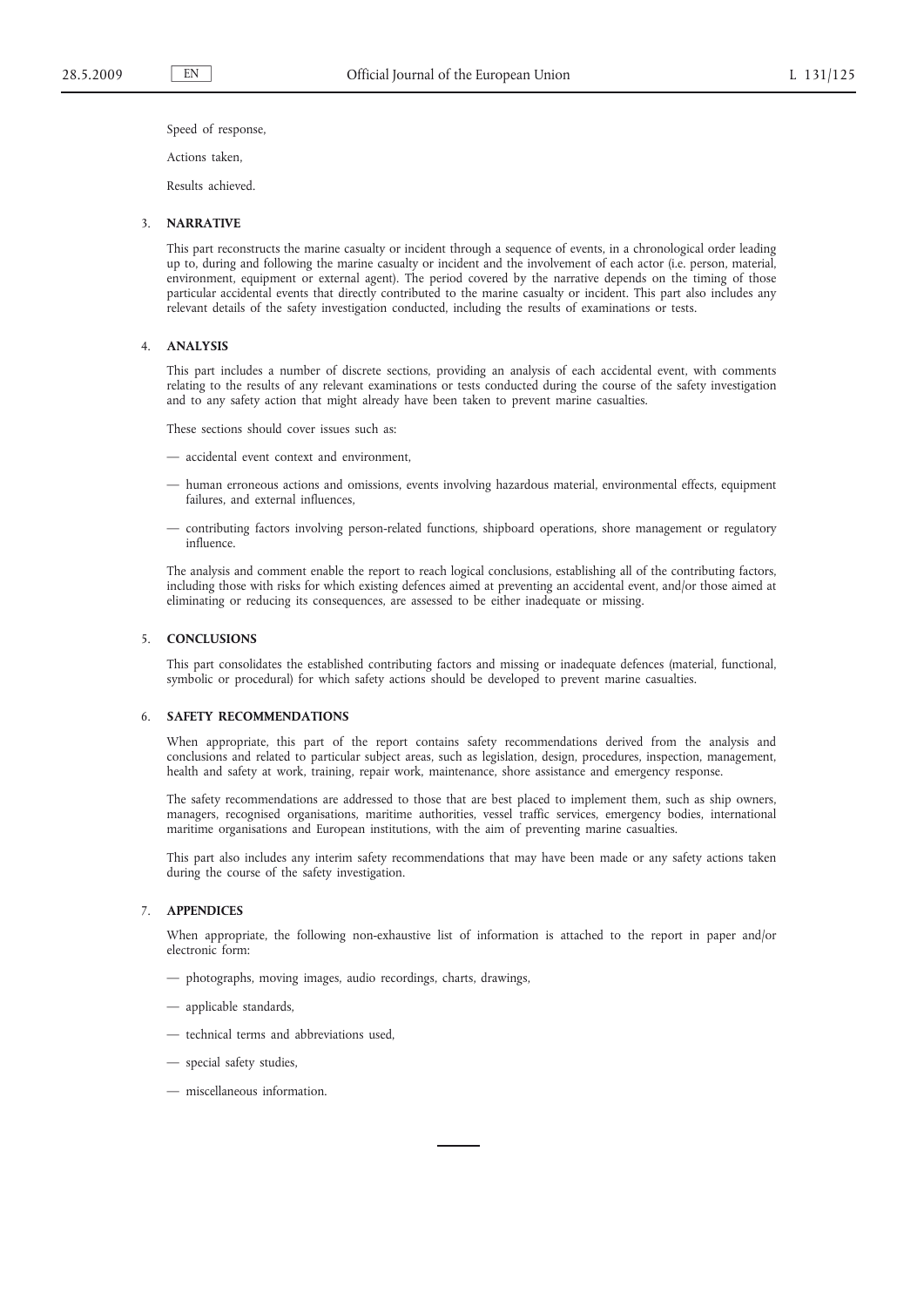# *ANNEX II*

# **MARINE CASUALTY OR INCIDENT NOTIFICATION DATA**

## **(Part of the European Marine Casualty Information Platform)**

- Note: Underlined numbers mean that data should be provided for each ship if more than one ship is involved in the marine casualty or incident.
- 01. Member Sate responsible/contact person
- 02. Member Sate investigator
- 03. Member State role
- 04. Coastal state affected
- 05. Number of substantially interested States
- 06. Substantially interested States
- 07. Notification entity
- 08. Time of the notification
- 09. Date of the notification
- 10. Name of the ship
- 11. IMO number/distinctive letters
- 12. Ship flag
- 13. Type of marine casualty or incident
- 14. Type of ship
- 15. Date of the marine casualty or incident
- 16. Time of the marine casualty or incident
- 17. Position Latitude
- 18. Position Longitude
- 19. Location of the marine casualty or incident
- 20. Port of departure
- 21. Port of destination
- 22. Traffic separation scheme
- 23. Voyage segment
- 24. Ship operation
- 25. Place on board
- 26. Lives lost:
	- Crew
	- Passengers
	- Other
- 27. Serious injuries:
	- Crew
	- Passengers
	- Other